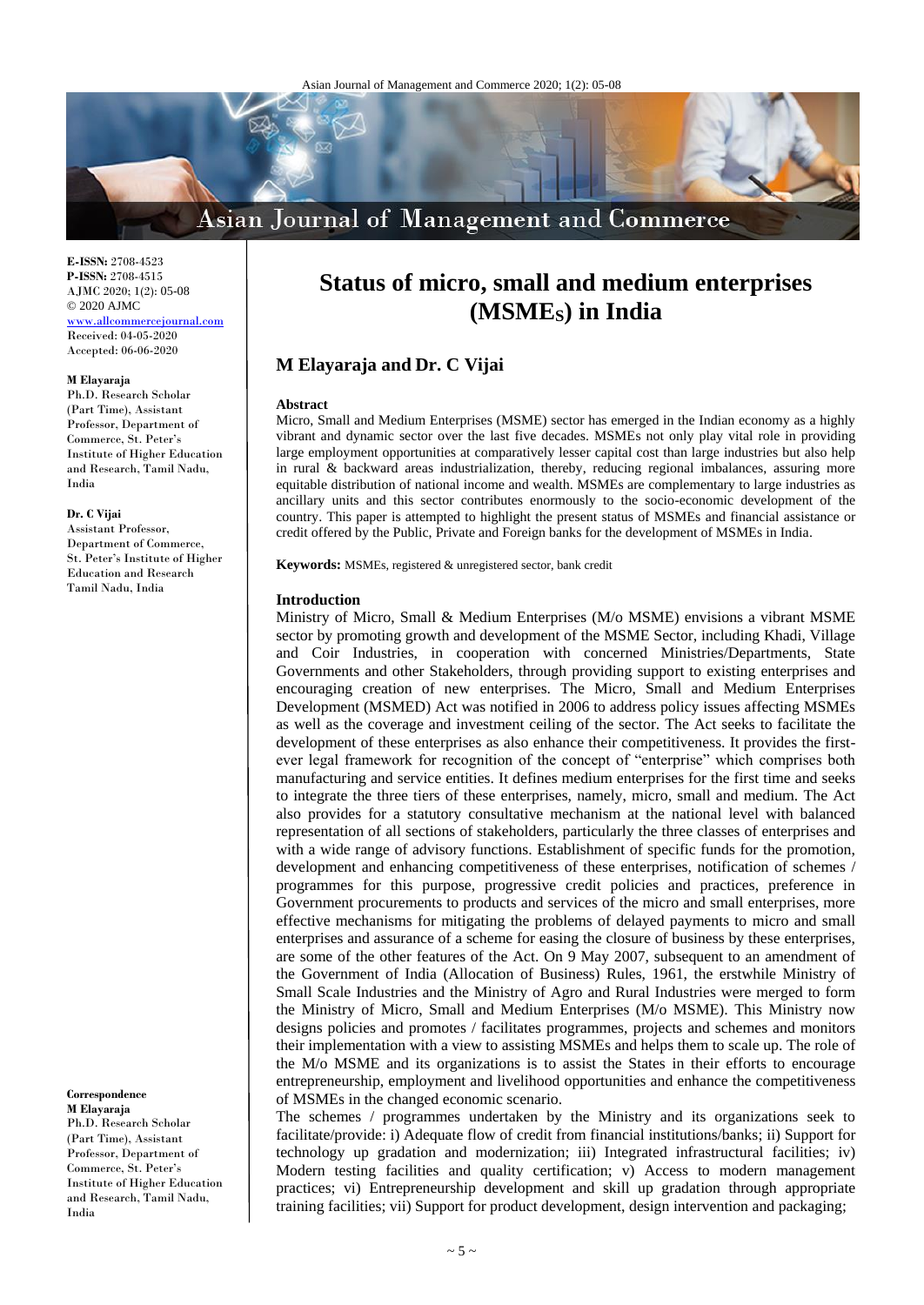viii) Welfare of artisans and workers; ix) Assistance for better access to domestic and export markets and x) Clusterwise measures to promote capacity-building and empowerment of the units and their collectives (Annual Report-MSME-2013-14).

## **Micro, Small and Medium Enterprises (MSME)**

MSME Sector consists of any enterprise, whether proprietorship, Hindu undivided family, association of persons, cooperative society, partnership or undertaking or any other legal entity, by whatever name called, engaged in production of goods pertaining to any industry specified in the first schedule of Industry Development & Regulation Act, 1951 and other enterprises engaged in production and rendering services, subject to limiting factor of investment in plant and machinery and equipment's respectively as noted below:

A. For manufacturing sector, an enterprise is classified as:

(a) Micro enterprise, if investment in plant and machinery does not exceed twenty five lakh rupees; (b) Small enterprise, if investment in plant and machinery is more than twenty five lakh rupees but does not exceed five crore rupees; or (c) Medium enterprise, if investment in plant and machinery is more than five crore rupees but does not exceed ten crore rupees;

B. In case, enterprise is engaged in providing or rendering of services, it is classified as:

(a) Micro enterprise, if investment in equipment does not exceed ten lakh rupees; (b) Small enterprise, if investment in equipment is more than ten lakh rupees but does not exceed two crore rupees; or (c) Medium enterprise, if investment in equipment is more than two crore rupees but does not exceed five crore rupees.

### **Classification of MSMEs in India**

MSMEs are classified on the basis of amount of investment on Fixed Assets are as follows.

#### **(i) Registered Sector**

Enterprises registered with District Industries Centres in the State/UTs., Khadi and Village Industries Commission/ Khadi and Village Industries Board, Coir Board as on 31.03.2007 and factories under the coverage of section 2m (i) and 2m (ii) of the Factories Act, 1948 used for Annual Survey of Industries having investment in plant & machinery up to Rs.10 crore, were considered to belong to registered sector.

#### **(ii) Unregistered Sector**

All MSMEs engaged in the activities of manufacturing or in providing / rendering of services, not registered permanently or not filed Entrepreneurs Memorandum Part-II / [EM-II] with State Directorates of Industries/District Industries Centers on or before 31-3-2007 are called unregistered MSMEs. Those enterprises that are temporarily registered on or before 31-3-2007 as also the units that are temporarily or permanently registered or filed EM-II after 31-3-2007 till the date of Sample Survey, conducted as part of Fourth All India Census of MSMEs 2006-07, were treated as unregistered MSMEs. All unregistered MSMEs, covering both manufacturing and services sectors, constituted unregistered sector.

#### **(iii) Small Scale Industrial Unit (SSI)**

An industrial undertaking in which the investment in fixed assets in plant & machinery, whether held on ownership terms, or on lease, or by hire purchase, does not exceed Rs.100 lakh as on 31-03-2001 is to be treated as a Small Scale Industrial Unit (Annual Report-MSME-2013-14).

#### **Objective and Methodology**

The study has the primary object to know the present scenario of MSMEs in India and their sources of finance from the financial institutions to run the enterprises of MSMEs in India as well. The study has used the secondary data i.e the data used for analysis were collected from the official website of MSMEs. Both Percentage Analysis and ANOVA are used. Percentage Analysis is used to know the present status of MSMEs across the states in India and Bank Credit offered by the Scheduled Commercial Banks to MSMEs in India. ANOVA is used to know the difference between Outstanding Bank Credit to Micro and Small Enterprises and the banks.

#### **Status of MSME Sector in India**

The present scenario of the outstanding bank credit offered by the Public, Private and Foreign banks to Micro and small Enterprises in India and the status of MSMEs in India in terms of enterprises, employment and market value of fixed assets held by the MSMEs is presented in the following table.

| Year | <b>PSBs</b> | % Increase | Pvt.SBs | % Increase | <b>FBs</b> | % Increase | <b>All SCBs</b> | % Increase |
|------|-------------|------------|---------|------------|------------|------------|-----------------|------------|
| 2010 | 67800       |            | 8592    |            | 6907       |            | 83498           |            |
| 2011 | 82434       | 21.6       | 10421   | 21.3       | 8430       | 22.1       | 101285          | 21.3       |
| 2012 | 102550      | 24.4       | 13136   | 26.1       | 11637      | 38.0       | 127323          | 25.7       |
| 2013 | 151137      | 47.4       | 46912   | 257.1      | 15489      | 33.1       | 213538          | 67.7       |
| 2014 | 191408      | 26.6       | 46656   | 0.0        | 18063      | 16.6       | 256127          | 19.9       |
| 2015 | 278398      | 45.4       | 64534   | 38.3       | 21069      | 16.6       | 364001          | 42.1       |
| 2016 | 376625      | 35.3       | 87857   | 36.1       | 21535      | 2.2        | 486017          | 33.5       |
| 2017 | 396343      | 5.24       | 110514  | 25.79      | 21760      | 1.05       | 528617          | 8.77       |
| 2018 | 500250      | 26.22      | 152554  | 38.04      | 31993      | 47.03      | 684797          | 29.55      |

**Table 1:** Outstanding Bank Credit to Micro and Small Enterprises

**Source:** Annual Report 2018-2019 | Government of India, Ministry of MSMEs

The above table 1, explains that the outstanding bank credit offered by the Public, Private and Foreign banks to Micro and small Enterprises in India. MSMEs are received the maximum bank credit from the Public (47.4%) and Private

Banks (257.1%) during the year 2008, whereas the maximum bank credit from Foreign Banks (47.03%) in the year 2013. During the year 2008 all SCBs were having maximum outstanding bank credit (67.7%) in India. The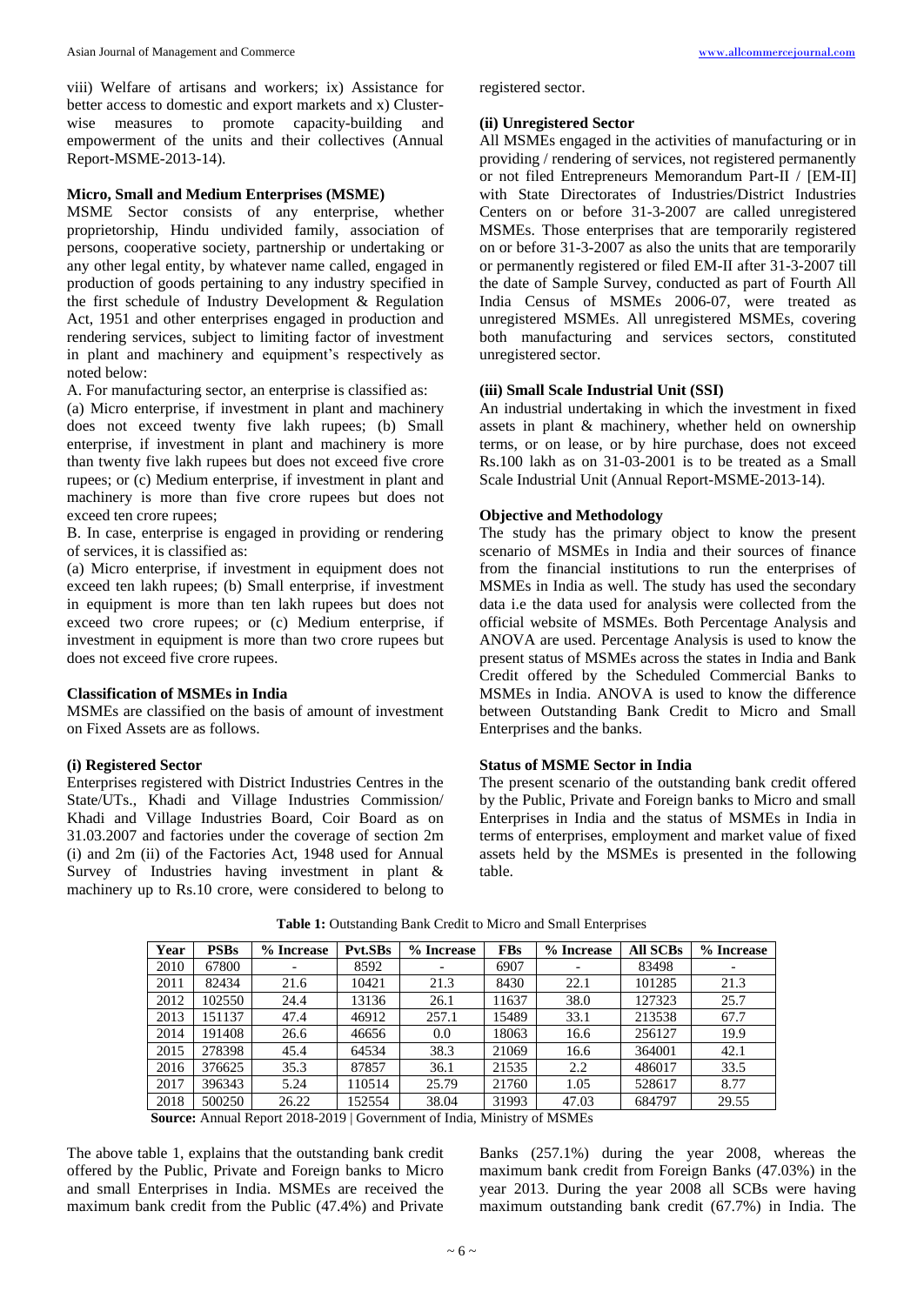outstanding bank credit is in a growing trend to the MSMEs since 2005. It means banks have been disbursing loans and

advances to the development of MSMEs in India.

| <b>Table 2:</b> One way ANOVA for Outstanding Bank Credit to Micro and Small Enterprises |  |  |
|------------------------------------------------------------------------------------------|--|--|
|                                                                                          |  |  |

| <b>H0</b> <sub>1</sub> : There is no significant difference on Outstanding Bank Credit to Micro and Small Enterprises between the Banks in India. |  |           |                |            |        |           |  |
|---------------------------------------------------------------------------------------------------------------------------------------------------|--|-----------|----------------|------------|--------|-----------|--|
| <b>Banks</b>                                                                                                                                      |  | Mean      | Std. Deviation | Std. Error |        | Sig.      |  |
| <b>PSBs</b>                                                                                                                                       |  | 238549.44 | 156494.91      | 52164.97   |        | $.000***$ |  |
| <b>PvtSBs</b>                                                                                                                                     |  | 60130.66  | 49447.92       | 16482.64   | 13.760 |           |  |
| <b>FBs</b>                                                                                                                                        |  | 17431.44  | 7829.30        | 2609.76    |        |           |  |
| Total                                                                                                                                             |  | 105370.51 | 133535.55      | 25698.93   |        |           |  |

**Source:** Secondary Data | Computed by Researcher \*\*\* Significance at 1% level

The above table 2, interprets that the mean value of Outstanding Bank Credit to Micro and Small Enterprises by the Public, Private and Foreign Banks are 238549.44, 60130.66 and 17431.44 respectively. It also states that there is a significant difference among the Public, Private and Foreign Banks on Outstanding Bank Credit to Micro and Small Enterprises at 1% level. It means the Public Sector Banks, Private Sector Banks and Foreign Banks outstanding bank credit to Micro and Small Enterprises having significant variations.  $H0<sub>1</sub>$  is rejected at 1% level of significance in India.

**Table 3:** Status of Indian MSME Sector in Terms of Enterprises (In Lakh), Employment (In Lakh) and Market Value of Fixed Assets (in Crore)

| State/UT                 | <b>Enterprises</b> | $\frac{0}{0}$ | <b>Employment</b> | $\frac{0}{0}$ | <b>Fixed Assets</b> | $\frac{0}{0}$ |
|--------------------------|--------------------|---------------|-------------------|---------------|---------------------|---------------|
| Jammu and Kashmir        | 1.33               | 0.62          | 3.07              | 0.61          | 8475.28             | 1.23          |
| Himachal Pradesh         | 1.72               | 0.80          | 2.92              | 0.58          | 5599.25             | 0.81          |
| Punjab                   | 10.14              | 4.73          | 18.31             | 3.65          | 37126.69            | 5.38          |
| Chandigarh               | 0.29               | 0.14          | 0.7               | 0.14          | 607.05              | 0.09          |
| Uttarakhand              | 2.23               | 1.04          | 4.42              | 0.88          | 6014.98             | 0.87          |
| Haryana                  | 5.2                | 2.43          | 12.23             | 2.44          | 25998.8             | 3.77          |
| Delhi                    | 1.78               | 0.83          | 6.52              | 1.30          | 10164.54            | 1.47          |
| Rajasthan                | 9.68               | 4.52          | 18.42             | 3.67          | 25452.9             | 3.69          |
| <b>Uttar Pradesh</b>     | 24.21              | 11.29         | 59.3              | 11.81         | 56161.03            | 8.14          |
| <b>Bihar</b>             | 7.98               | 3.72          | 17.45             | 3.48          | 8405.45             | 1.22          |
| Sikkim                   | 0.07               | 0.03          | 0.57              | 0.11          | 72.16               | 0.01          |
| <b>Arunachal Pradesh</b> | 0.25               | 0.12          | 0.88              | 0.18          | 937.48              | 0.14          |
| Nagaland                 | 0.18               | 0.08          | 1.17              | 0.23          | 1273.67             | 0.18          |
| Manipur                  | 0.49               | 0.23          | 1.58              | 0.31          | 646.03              | 0.09          |
| Mizoram                  | 0.13               | 0.06          | 0.56              | 0.11          | 403.14              | 0.06          |
| Tripura                  | 0.28               | 0.13          | 0.76              | 0.15          | 661.73              | 0.10          |
| Meghalaya                | 0.5                | 0.23          | 1.17              | 0.23          | 468.55              | 0.07          |
| Assam                    | 2.34               | 1.09          | 6.58              | 1.31          | 6941.15             | 1.01          |
| West Bengal              | 21.23              | 9.90          | 58.53             | 11.66         | 39433.22            | 5.72          |
| Jharkhand                | 4.43               | 2.07          | 8.99              | 1.79          | 5020.72             | 0.73          |
| Odisha                   | 9.97               | 4.65          | 23.67             | 4.72          | 12284.89            | 1.78          |
| Chhattisgarh             | 3.01               | 1.40          | 5.43              | 1.08          | 3303.41             | 0.48          |
| Madhya Pradesh           | 12.57              | 5.86          | 20.3              | 4.04          | 10530.4             | 1.53          |
| Gujarat                  | 15.32              | 7.15          | 34.42             | 6.86          | 166753.68           | 24.17         |
| Daman & Diu              | 0.02               | 0.01          | 0.28              | 0.06          | 1881.53             | 0.27          |
| Dadra & Nagar Haveli     | 0.06               | 0.03          | 0.34              | 0.07          | 229.58              | 0.03          |
| Maharashtra              | 15.32              | 7.15          | 35.61             | 7.09          | 67941.24            | 9.85          |
| Andhra Pradesh           | 15.36              | 7.16          | 38.98             | 7.77          | 32757.63            | 4.75          |
| Karnataka                | 12.49              | 5.83          | 30.48             | 6.07          | 27161.11            | 3.94          |
| Goa                      | 0.59               | 0.28          | 1.2               | 0.24          | 3820.19             | 0.55          |
| Lakshadweep              | 0.01               | 0.00          | 0.05              | 0.01          | 17.3                | 0.00          |
| Kerala                   | 14.44              | 6.74          | 33.2              | 6.61          | 44353.53            | 6.43          |
| Tamil Nadu               | 20.55              | 9.59          | 53.16             | 10.59         | 77824.34            | 11.28         |
| Puducherry               | 0.14               | 0.07          | 0.46              | 0.09          | 1135.29             | 0.16          |
| Andaman & Nicobar        | 0.07               | 0.03          | 0.23              | 0.05          | 96.95               | 0.01          |
| All India                | 214.38             | 100.00        | 501.93            | 100.00        | 689954.86           | 100.00        |

**Source:** Annual Report 2018-2019 | Government of India, Ministry of Micro, Small and Medium Enterprises

The above table 3, explains that the leading States in India, in terms of number of MSMEs are Uttar Pradesh (11.29%), West Bengal (9.90%), Tamil Nadu(9.59%), Andhra Pradesh (7.16%), Maharashtra (7.15%), Gujarat (7.15%) and Kerala (6.74%), employment opportunities are Uttar Pradesh (11.81%), West Bengal (11.66%), Tamil Nadu (10.59%),

Andhra Pradesh (7.77%), Maharashtra (7.09%), Gujarat (6.86%) and Kerala (6.61%) and in terms of the market value of fixed assets held by the MSMEs are Gujarat (24.17%), Tamil Nadu (11.28%), Maharashtra (9.85%), Uttar Pradesh (8.14%), Kerala (6.43%), West Bengal (5.72%) and Andhra Pradesh (4.75%) respectively.